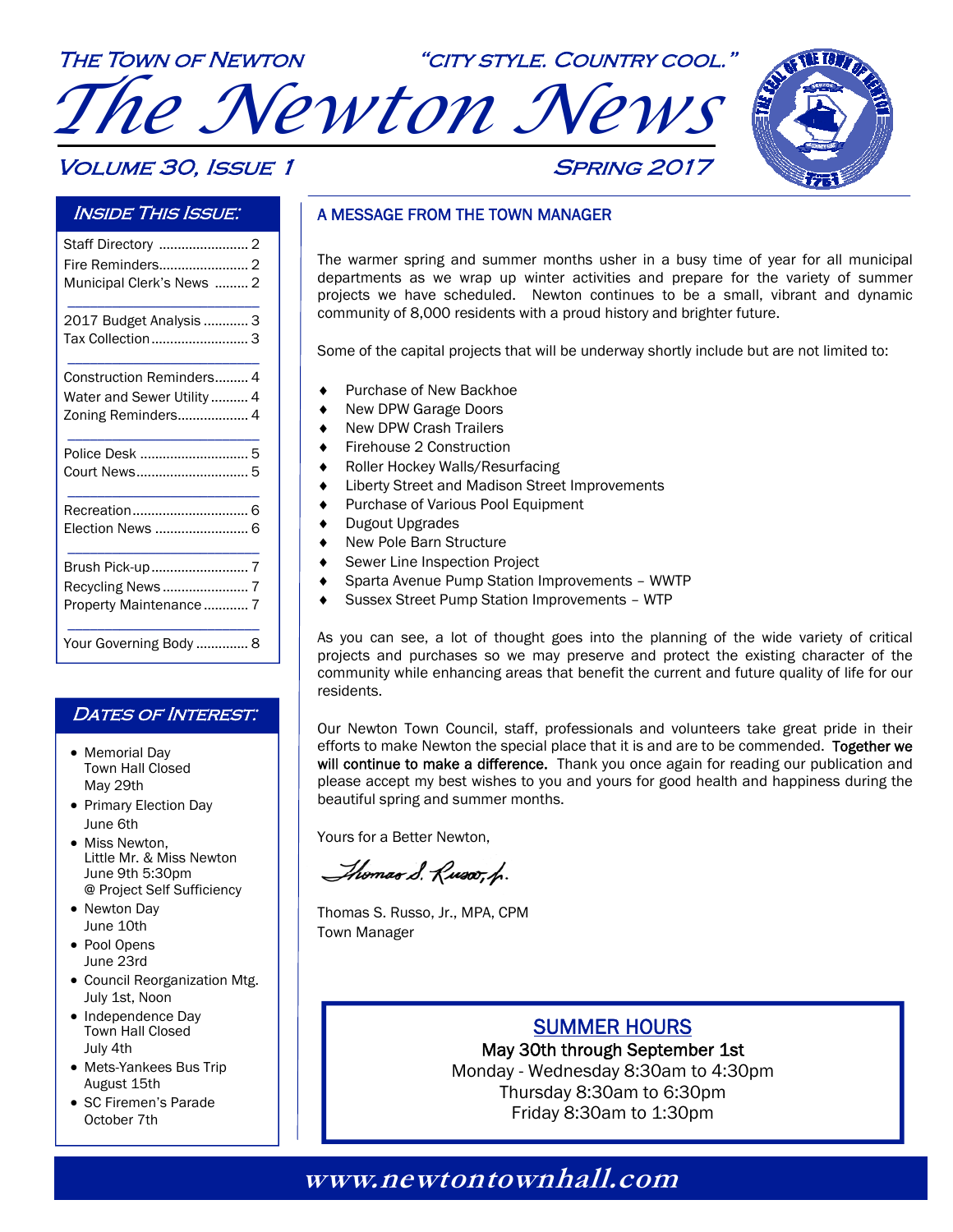### STAFF DIRECTORY

The staff of the Town of Newton is here to assist the public whenever possible. Please use the following list of extensions when dialing 973-383-3521 to contact a municipal staff member or department.

### OTHER NUMBERS

| 224 Manager's Office           | Construction               |              |
|--------------------------------|----------------------------|--------------|
| 225 Tax Assessor               | (Hardyston Twsp)           | 973-823-7020 |
| 227 Planning/Zoning            | Fire Marshal               |              |
| 228 Comm. Dev./Recreation      | (Sussex County)            | 973-579-0380 |
| 231 Code Enforcement           | <b>Memory Park Pool</b>    | 973-383-2810 |
| 232 Municipal Clerk/Registrar  | <b>Public Works Garage</b> | 973-383-4160 |
| 233 Treasurer                  | <b>Recycling Center</b>    | 973-383-1521 |
| 236 Deputy Court Administrator | Sewer                      |              |
| 239 Tax Collector              | <b>Treatment Plant</b>     | 973-383-2090 |
| 240 Water/Sewer Collector      | <b>Police Department</b>   |              |
| 241 Finance Officer/CFO        | (Non-emergency)            | 973-383-2525 |
| 242 Court Administrator        | THE 2016-2017              |              |

### 254 Human Resources

256 Deputy Registrar



| THE 2016-2017       |
|---------------------|
| NEWTON TOWN COUNCIL |

Sandra Lee Diglio, Mayor Wayne Levante, Deputy Mayor E. Kevin Elvidge, Councilman Helen R. Le Frois, Councilwoman Daniel Flynn, Councilman Reorganization to be held July 1st

Thomas S. Russo, Jr., Town Manager Lorraine A. Read, Municipal Clerk



### FIRE REMINDERS

The Newton Fire Department would like to remind everyone to check the batteries on their smoke and carbon monoxide detectors and make sure your fire extinguisher is easily accessible and operational.

Also, some important safety tips when grilling during this barbeque season:

- Designate the grilling area a "No Play Zone", keeping kids and pets well away until grill equipment is completely cool.
- Before using, position your grill at least 3 feet away from other objects, including the house and any shrubs or bushes. Grills should not be used under covered porches or decks.
- Only use starter fluid made for barbecue grills when starting a fire in a charcoal grill.
- Before using a gas grill, check the connection between the propane tank and the fuel line to be sure it is working properly and not leaking.
- Never use a match to check for leaks. If you detect a leak, immediately turn off the gas and don't attempt to light the grill again until the leak is fixed.
- Never bring a barbecue grill indoors, or into any unventilated space! This is both a fire and carbon monoxide poisoning hazard.

#### Upcoming events:

June 3, 2017- Fire Department Annual Steak Bust at Firehouse #2, 56 Woodside Avenue, from 4:00pm to 7:00pm. All you can eat, steak, baked potato, corn and salad. See any member for tickets.

October 7, 2017- Sussex County Firemen's Parade. Newton Fire Department is hosting the parade on Spring Street this year.

## MUNICIPAL CLERK'S NEWS...

### FISHING PERMITS

Fishing at Morris Lake began on Saturday, April 15, 2017. Please note that there is a "No Fishing Zone" area, as required by NJDEP, to protect the bald eagles nesting. Fishing permits are available and maps providing the "No Fishing Zone" may be viewed at the Municipal Clerk's Office located on the first floor of the municipal building Monday thru Friday between the hours of 8:30am and 4:30pm. Fishing permits are only available to Newton residents.

### TOWN WIDE GARAGE SALE

Newton's Town Wide Garage Sale will be held on August 4<sup>th</sup>, 5<sup>th</sup> and 6<sup>th</sup>. Applications will be available at the Municipal Clerk's Office, 39 Trinity Street. To be placed on the map, the deadline for applications is Friday, July 28<sup>th</sup>. Maps will be available online, at the Clerk's Office and in the lobby of the Police Station.

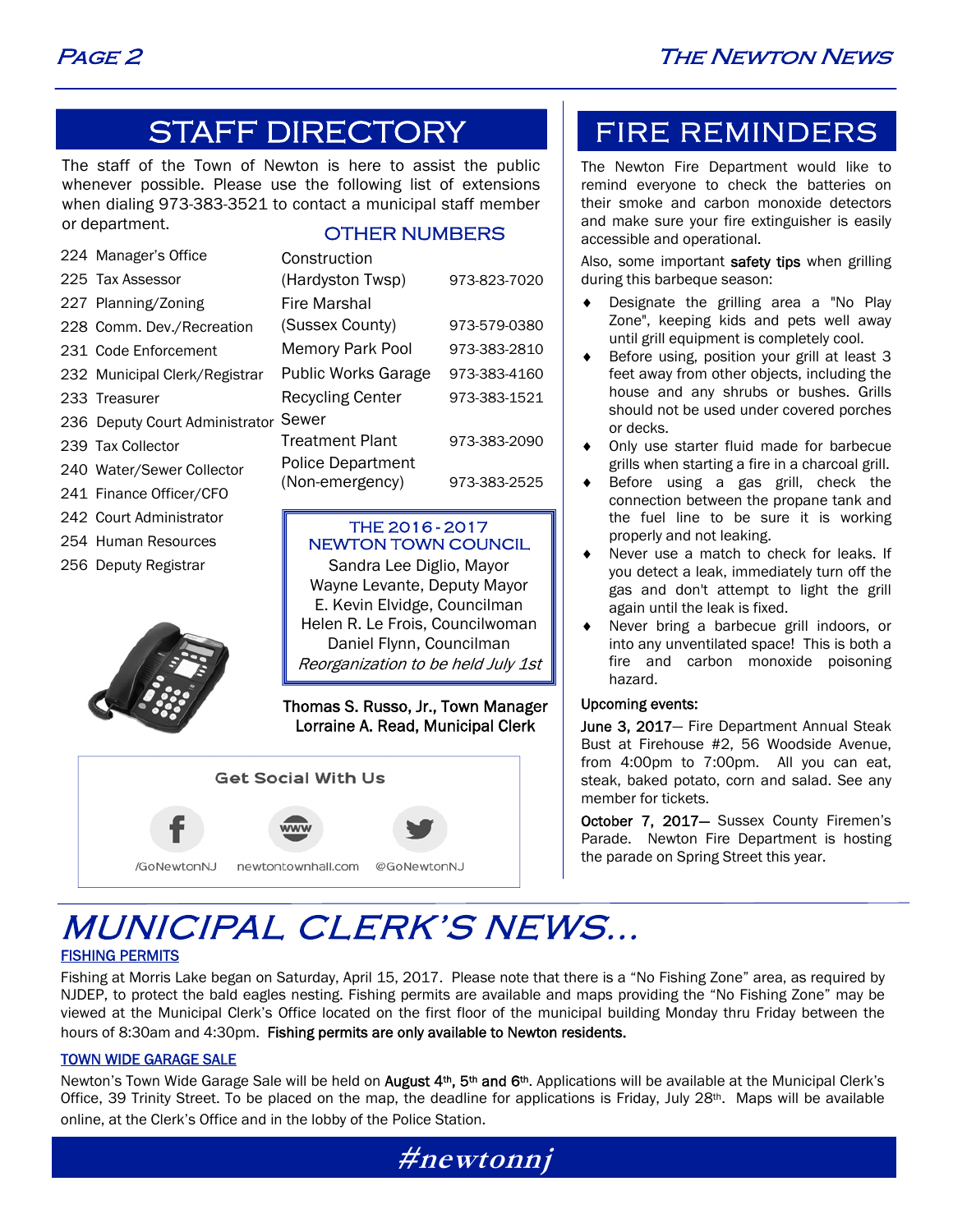### The Newton News Page 3



### 2017 BUDGET ANALYSIS

"On April 10, 2017 the Town Council will vote on the 2017 Municipal Budget and Capital Improvement Program, which totals \$12,535,000. With State Aid stagnant and grant funding continuing to fluctuate, coupled with the reality of a tax base that is 1/3 exempt, it is an ever increasing challenge to maintain appropriate service levels and sound fiscal policies while mitigating any significant municipal tax increases.

Furthermore, the Net Valuation Taxable (NVT) for the Town decreased by \$2,579,510, a far cry from the level of increased economic activity needed in our community and region.

The new average residential property assessment has gone down from the 2016 level of \$187,639 to the new 2017 level of \$185,938. Therefore, factoring in these new calculations and the budget and tax levy as proposed, the municipal taxes on an average assessed home in 2016 of \$2,678 will go up to \$2,702 in 2017 - an increase of about \$.06 a day.



The Town maintains independent financial records for the Water and Sewer fund. Both functions are supported by customer billings and do not require property tax revenues to meet financial obligations.

The Water and Sewer budget is proposed at \$4,432,000 for the 2017 year. The Water and Sewer budget provides service to 2,651 accounts. The current rate structure continues to allow the Town to reserve funds for future capital upgrades and the retirement of existing debt. Most importantly, it allows the Town to intelligently use a fiscally conservative approach to budgeting as it relates to necessary infrastructure improvements.

Now that we have concluded the 2017 budget process, I want to thank all department heads and staff for their invaluable assistance in putting together these important documents. In closing, it is my belief that the budget appropriations and revenue projections, as contained in the 2017 budget for Newton, will enable the Town to meet the public's demand and need for critical services. Furthermore, the budget is structured as a fiscally responsible document to ensure that the financial wellbeing of our municipal government is preserved."

> - Thomas S. Russo, Jr., MPA, CPM, Town Manager

## TAX COLLECTION

### TAX BILLS

Tax bills for the Final 2017/Preliminary 2018 will be mailed in late July 2017. Bills are mailed to all property owners at this time each year. This bill will include payment stubs for the 3<sup>rd</sup> and 4<sup>th</sup> quarters of 2017 (August and November) as well as the 1<sup>st</sup> and 2<sup>nd</sup> quarters of 2018 (February and May). The annual mailing of bills follows the certification of the tax rate by the Sussex County Board of Taxation.

Any property owner who has had a change to their mailing address should notify the tax office, in writing, prior to July 1, 2017 to ensure your bill is mailed to you in a timely fashion. Any questions regarding the tax bill mailing or to change your mailing address may be directed to 973-383-3521 extension 239.

### NEW JERSEY PROPERTY TAX REIMBURSMENT (PTR)

### SENIOR FREEZE PROGRAM

The 2016 Form PTR New Jersey Property Tax Reimbursement ("Senior Freeze") applications were mailed in late February 2017. You must file your application no later than June 1, 2017 to be considered for this reimbursement from the State of New Jersey. For information regarding this program please call 1-800-882-6597 Monday through Friday (except holidays) between the hours of 8:30 a.m. and 4:30 p.m.

If you are a first time filer, you may call the State at 1-800-882-6597 to request an application be mailed to you.

### 2017 HOMESTEAD CREDIT

If you are eligible to receive the Homestead Credit the State will be applying the credit to your  $2^{nd}$  quarter 2017 taxes. Please look for your updated tax statement in the mail. If you have questions regarding this credit please contact the State at 888- 238-1233 Monday through Friday (except holidays) between the hours of 8:30 a.m. and 4:30 p.m.

### **www.newtontownhall.com**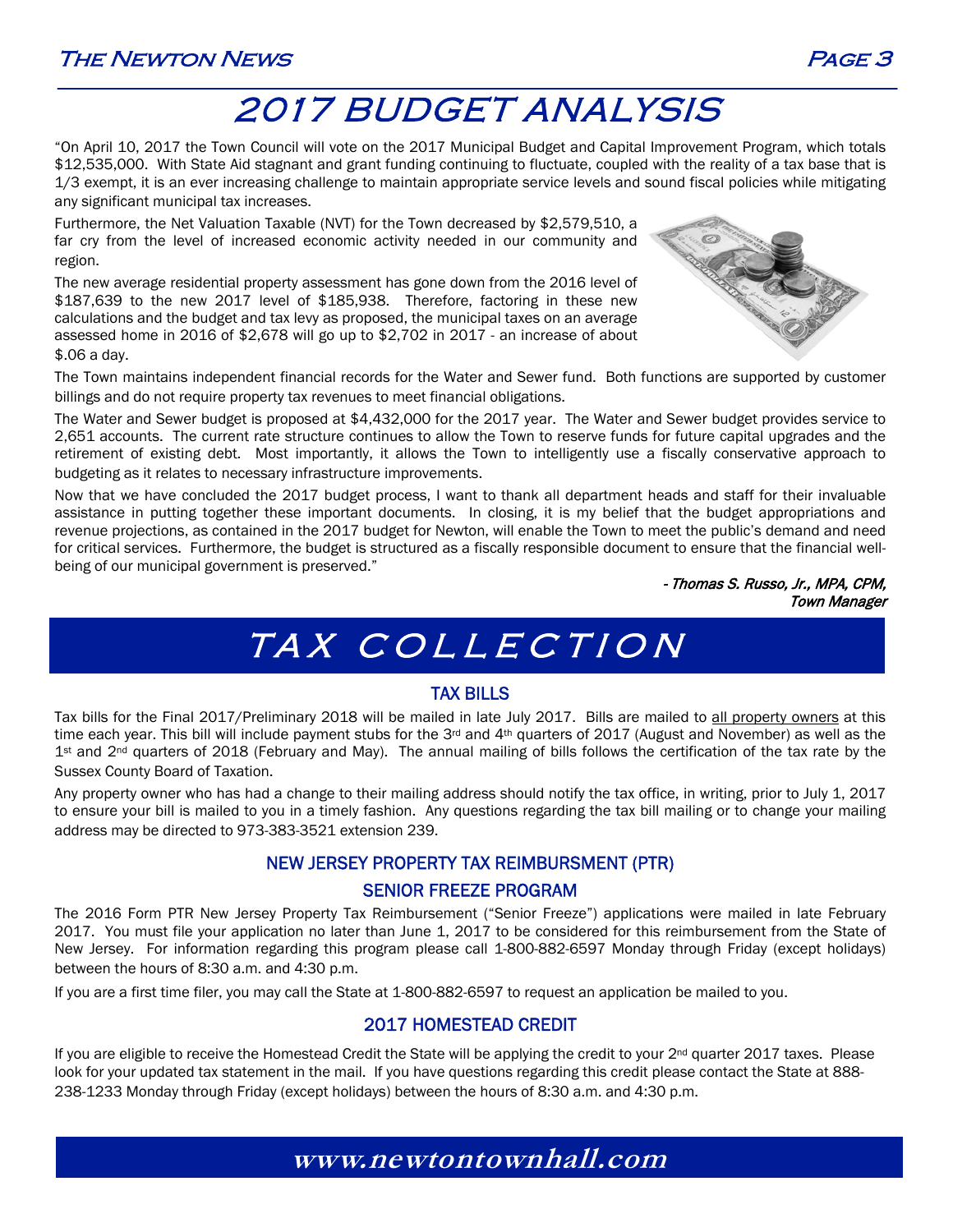

## CONSTRUCTION REMINDERS

As the weather is heading towards warmer temperatures and thoughts of outside activities, please be advised that any pool with the ability to hold 24 inches of water or greater requires zoning and construction permits, even **blow-up pools and** temporary pools. Pools require both a building and an electrical permit. The electrical installation to a pool is unique in the electrical code and a whole chapter is dedicated to the wiring. Pools also require a barrier, which is a minimum of 48 inches in height, with access to the pool through a self-closing/self-latching gate. Everything associated with the barrier around a pool is regulated.

Please check with the construction department before purchase of your pool if you have any questions. Any resident with an open pool permit must have final inspections from the Town before using the pool. Pools that are in use without final inspection will be subject to violations and penalties. Any questions, please call the Hardyston Township Construction Department at 973-823-7020 ext. 9001.



Also, often common, routine maintenance/repairs require Building permits – when in doubt; please call first!



### Water and Sewer UTILITY

Please take note that effective with the  $2<sup>nd</sup>$  quarter 2017 June billing, accounts will be billed on the 25th day of February, May, August, and November. All payments must reach the finance office by March 25, June 25, September 25, and December 25, or they will be subject to a 10% penalty.

On April 10, 2017 the Town Council will lift the water restrictions. However, residents are encouraged to practice water conservation efforts.

### ZONING REMINDERS

The Zoning Officer, Katherine Citterbart, would like to remind residents that zoning permits are required for the following:

Fences

Retaining Walls

- Sheds
- Pools (including blue temporary)
- Decks
- 
- Additions
- Alterations
- **Signs**
- Temporary Storage Containers
- Changes of Use
- Dumpsters

#### Also, the parking of vehicles on areas other than driveways is prohibited in front yards of single family detached and duplex residential dwellings.

Ms. Citterbart can be reached at 973-383-3521 ext. 227 or at kcitterbart@newtontownhall.com. For more information on zoning compliance and links to our forms, visit our website at www.newtontownhall.com/zoning.

The Newton News is printed and distributed twice a year to keep all residents informed of the many programs and services offered by the Town. Please take a few moments to update your calendars on upcoming events and keep this edition of our newsletter handy for convenient reference in the future. For more timely updates, please visit our Town website at www.newtontownhall.com.

Editors ~ Terri Oswin & Thomas S. Russo, Jr.



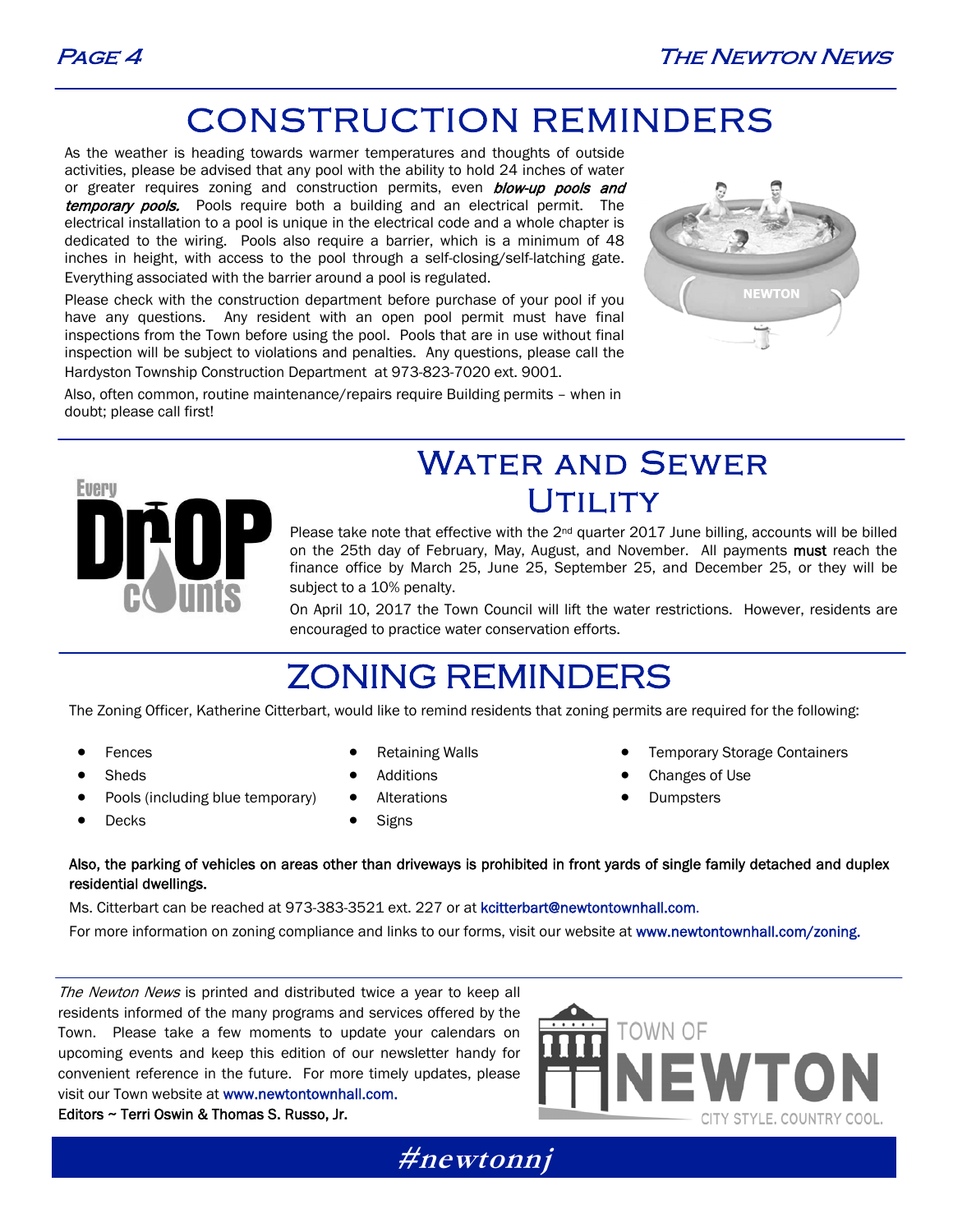### The Newton News Page 5

## POLICE DESK

Members of the Newton Police Department are dedicated professionals, committed to serving our residents, business owners and visitors. We continually look for ways to improve our operation and ensure public safety for all. Working together with community organizations and other agencies, as well as, partnering with the public we serve helps to strengthen our effectiveness.

Communication and community engagement is a key element of this collaborative community policing approach. As such, we regularly share information through our website and social media and we host "Coffee With a Cop" events, which serve as a great opportunity to get to know your hometown Officers in a relaxed, informal setting. We also have a free mobile app where we publish a map of nearly all police activity, updated every day for the entire Town. Sign up to receive alerts when something happens near where you live or work.

Considering that effective communication is bi-directional, we ask everyone to please help us help you. Please remember to *always* lock your doors, remain vigilant and call the Police Department if you see anything suspicious or have any concerns. You can also anonymously provide information about criminal activity via text message (Text tips to CRIMES (274-637) keyword NEWTON) or via links on social media or our website. However, in an emergency or to report suspected criminal activity in progress, always call 9-1-1.



**Criminal Activity** Text Message C-R-I-M-E-S (274637) Keyword: NEWTON

Another example of this collaborative approach is the Sussex County C.L.E.A.R. program – Community Law Enforcement Addiction Recovery [www.CLEARprogram.org]. The scourge of the widely recognized opioid epidemic effects everyone - and everyone benefits from helping people with addiction. The C.L.E.A.R. program is a model public safety/public health partnership that is helping make a meaningful positive difference in the quality of life for individuals, families and our entire community.





Traffic and pedestrian safety in Newton will continue to receive our focused attention. Reducing distracted driving and paying more attention to pedestrians is very important. We're partnering with Trans Options and their Street Smart program again this year to help change pedestrian and motorist behavior to reduce the incidence of pedestrian crashes, injuries and fatalities in Newton.



#### **FREE INFORMATION** Find Out What's Happening In Your Neighborhood PROTECT-PREVENT Newton Police Activity Published to Crime Map and Updated Daily-Sign up for Free Alerts Visit: www.NewtonPolice.org

### COURT NEWS...

The Town of Newton & Green Township Municipal Court warmly introduces our new Deputy, Aida Cahill. Aida is certified in Municipal Court Administration. She comes with a wealth of knowledge and has many years within the Municipal Courts and has worked in both the Sparta Municipal Court and the Ogdensburg Municipal Court.

Bail Reform began on January 1st, 2017. This is a major shift in court procedures within the Municipal Courts throughout the State of New Jersey.

For payments of Traffic Tickets via the Web, please go to www.njcourts.gov. You can also make your payments in person or thru the mail. Payments can be made with Credit Cards thru the Violations Bureau, Money Orders, Cash or Personal Checks. (Please note: Green Township Court does not accept credit cards thru the Violations Bureau window). NEWTON MUNICIPAL COURT DOES NOT TAKE PAYMENTS OVER THE TELEPHONE.

If you have any questions or concerns, please do not hesitate to contact the Municipal Court office, at (973) 383 3521 (Deputy Court Administrator) Ext. 236 or (Court Administrator) Ext. 242.

**www.newtontownhall.com**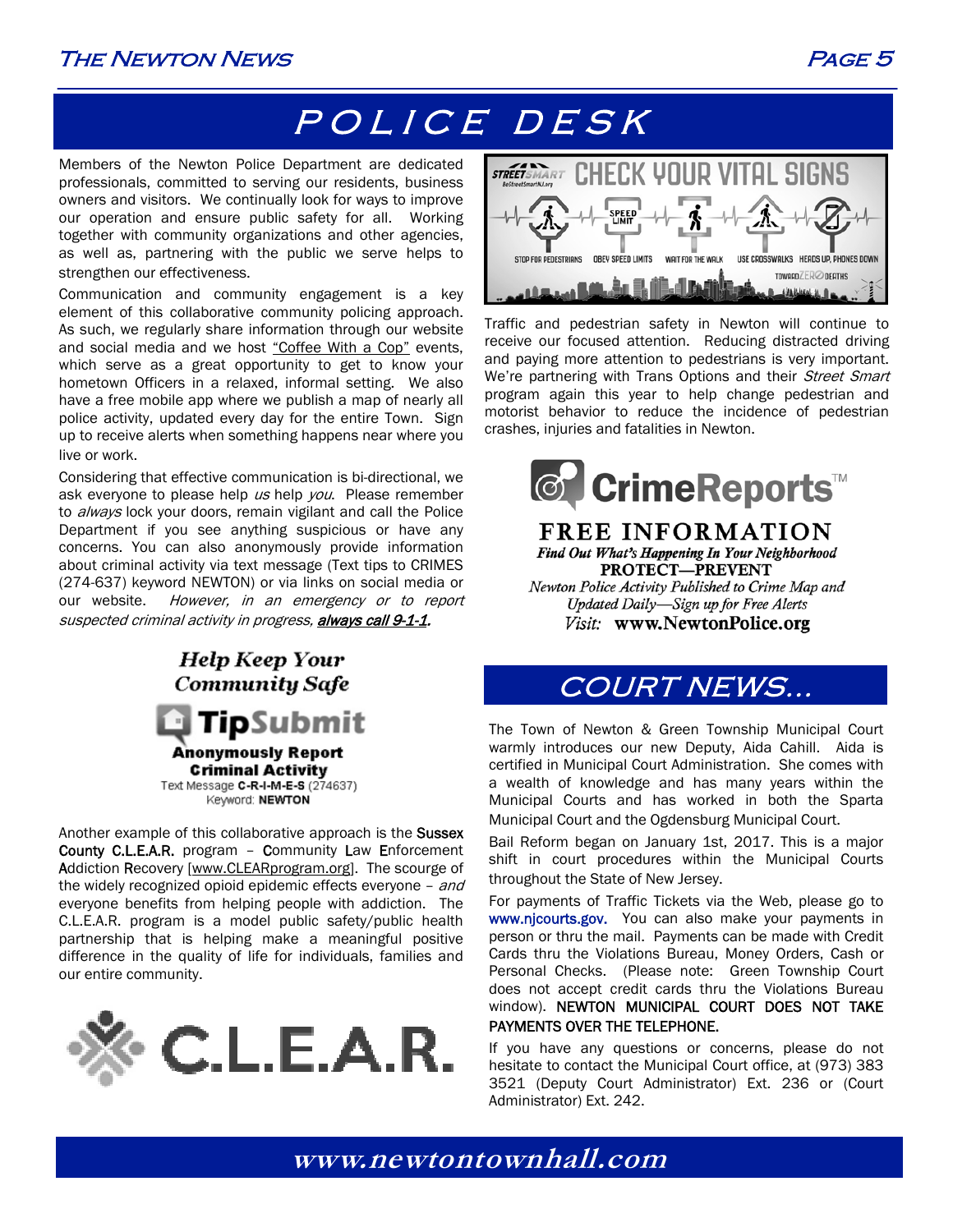## RECREATION

#### Miss Newton, Little Miss Newton and Little Mr. Newton:

This annual event is scheduled for Friday June, 9th at 5:30pm at Project Self-Sufficiency in Newton. Applications will be available beginning May 1<sup>st</sup> at Town Hall, through Merriam Avenue School, St. Joseph's School, Camp Auxilium, Camp Iliff and at Newton High School. The application will also be available on our website at **www.newtontownhall.com.** Applications must be received at Town Hall no later than June 2<sup>nd</sup> at noon. Little Miss and Little Mr. contestants must be ages 5-7 by October 1, 2016. Miss Newton contestants must be between the ages of 17-21.

#### Newton Pool Registration:

The Newton Pool will be open June  $23<sup>rd</sup>$  through August  $27<sup>th</sup>$ . Hours of operation will be Noon – 7:00pm daily. All family memberships will receive one free session of swim lessons! Swim lessons will be held in the mornings and the evenings to accommodate your busy schedules. Registration information will be posted on the Town website and also on our Facebook page. Visit us on Facebook at "Town of Newton Recreation" for more information.

There are many activities planned for the 2017 pool season. Mark your calendars for the July  $4<sup>th</sup>$  Salute to Heroes event, the Hawaiian Luau on July  $22<sup>nd</sup>$ , and the Flick and Fun showing of "Moana" on August  $19<sup>th</sup>$ ! Additional fun activities will be posted on our Facebook page so be sure to "Like" us to stay up to date!



For more information, please contact the Recreation Department at recreation@newtontownhall.com or 973-383-3521 x228.



#### Take Me Out to the Ball Game:

The Recreation Department is hosting a bus trip to see the NY Yankees and NY Mets go head to head in a Subway Series game on Tuesday, August 15th. The cost per person is \$110 and includes roundtrip transportation, game ticket, and all you care to eat Pepsi, sausage, hot dogs and pretzels through the  $5<sup>th</sup>$  inning! The bus will depart the Newton Park and Ride behind Shop Rite at 4:00pm. Space is limited and not guaranteed until payment via check or cash is received. For more information or to reserve your seat, please contact the Recreation Department at recreation@newtontownhall.com or 973-383-3521 x228.

#### Senior Exercise Program:

Join us for Zumba Gold. Get active with great people at the dance party workout that moves at your pace. Every Tuesday morning from 9:30am to 10:15am and Friday morning from 10:30am to 11:15am at Newton Firehouse #1, 22 Mill Street. Only \$5 per class. No pre-registration necessary. Contact the Recreation Department at recreation@newtontownhall.com or 973-383-3521 x228 with questions.

#### Prime Time Seniors:

This social group is for residents of the Town of Newton, ages 55 and up. They meet the  $1<sup>st</sup>$  and  $3<sup>rd</sup>$  Wednesday of each month. Meetings are held at Newton Firehouse #1, 22 Mill Street. Refreshments are served at 12:30pm with the meeting beginning promptly at 1:00pm. For information call Pat Powers at 201-410-8406.

### ELECTION NEWS

The Primary Election will be held on Tuesday, June 6th. Polls are open 6:00am to 8:00pm. If you have any questions, please contact the Municipal Clerk at 973-383-3521 extension 232.

#### Polling Places in Newton:

| #1 & #2 | Newton Fire House             | 22 Mill St.  |
|---------|-------------------------------|--------------|
| #3 & #5 | Newton Municipal Building     | 39 Trinity S |
| #4      | NFAS Building                 | 66 Sussex    |
| #6      | First United Methodist Church | 111 Ryers    |

39 Trinity St. 66 Sussex St. 111 Ryerson Ave.



The Primary Election will be held on Tuesday, June 6, 2017. The General Election will be held on Tuesday, November 7, 2017.

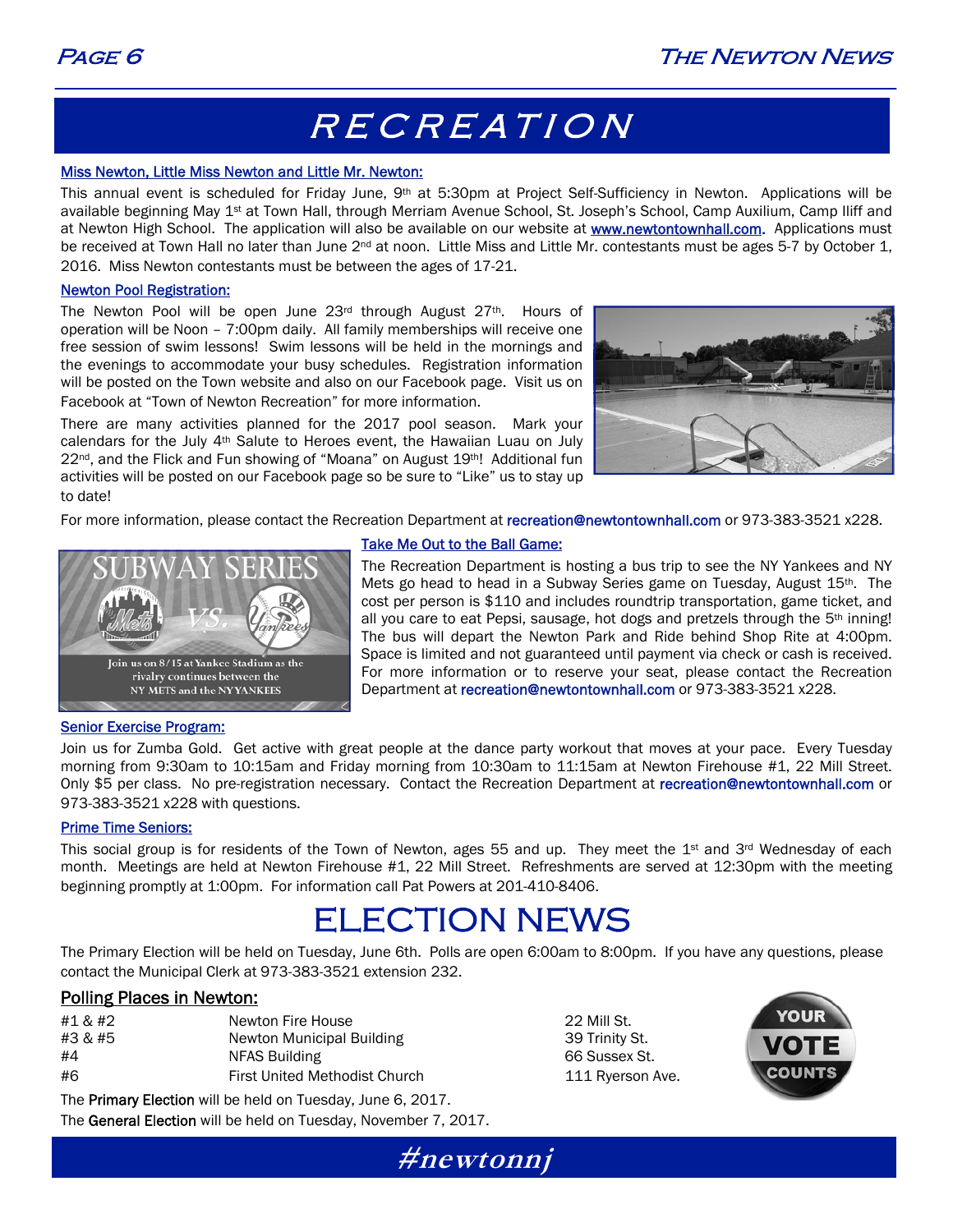

## BRUSH PICKUP

The DPW crew will pick up brush ONLY during the month of May. Leaf pickup will only be conducted during the Fall.

#### \*\*PLEASE TAKE NOTE OF THE SCHEDULE FOR PICK-UP\*\*

Pickup will follow the Recycling pick up schedule. Zone 1 will be picked up the week of May 1st, Zone 2 will be picked up the week of May 8<sup>th</sup>, Zone 3 will be picked up the week of May 15<sup>th</sup>, and Zone 4 will be picked up the week of May 22<sup>th</sup>. Please cooperate by making sure brush is placed at the curb by 7:00 a.m. There will be no exceptions.

Tree limbs must be smaller than 4 inches in diameter. The cleanup is intended for residents to clear away naturally occurring fallen winter brush and light pruning. Property owners are responsible for felled trees. Non-chippable items including leaves, vines, stumps, and building material *will not* be collected during the spring. All yard waste can be taken to the Sussex County Municipal Authority in Lafayette for disposal 973-579-6998 or http://www.scmua.org.

## RECYCLING NEWS

The Town of Newton conducts monthly curbside collection of commingled recycling and newspaper. As a reminder containers placed curbside can be no larger than 35 gallons and must be at the curb no later than 7:30am on your designated pick up day.

Twice a year, in June and December the Town sends the "Newton Recycling News" to all its residents outlining recycling guidelines and the curbside collection schedule. This publication is also available on the Town's website at www.newtontownhall.com.

The Recycling Center hours are Thursday 8:00am to 4:00pm and Saturdays 8:00am to 1:00pm. Brush leaves and grass clippings are no longer accepted at the Recycling Center.



## PROPERTY MAINTENANCE

The Town of Newton is committed to and takes pride in quality neighborhoods, which encourages a sound and safe community for everyone to work and live in. As the warmer weather draws near, please consider the following as reminders for the spring and summer months ahead:

- Clear away all yard debris, like tree branches, leaves and brush that may have accumulated over the winter months;
- Remember all homes and buildings must have a premises identification number, which further enables your police and fire departments to respond to calls to your home or place of business;
- Sidewalks are the responsibility of the property owner. Examine your sidewalks and prepare to repair or replace anything that could be considered a trip hazard. Check with the Newton DPW prior to starting any type of concrete work, as a permit



may be required through the DPW;

 Please know that no inoperative, dismantled or unregistered/uninsured vehicles can be parked or stored on any property, unless you have a permitted use to do so;

 Make sure any railings on your home are secure and that all paintable surfaces are not peeling, chipping, faded or just in need of a good powerwashing; and, lastly,

◆ Please prepare for lawn maintenance and weed control.

Thank you in advance for your cooperation in maintaining a beautiful environment for everyone to enjoy. If you have any questions or concerns, call Bernard Hattersley, Code Enforcement Director, at 973-383-3521, Ext. 231.

### **www.newtontownhall.com**